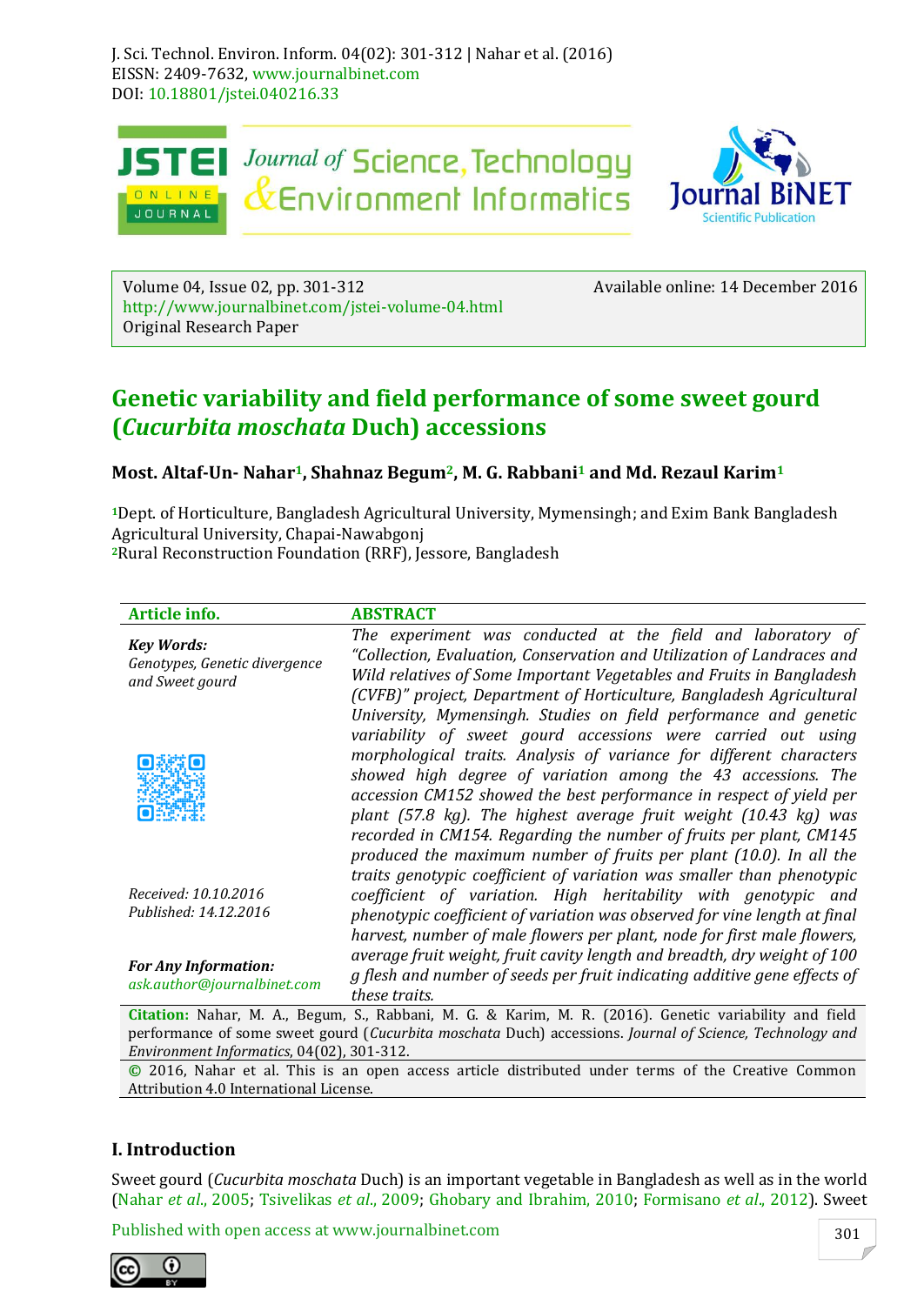gourd is a rich source of carbohydrate and contains considerable amount of vitamins, especially high carotenoid pigments and minerals (Bose and Som, 1986). The fruits are consumed at immature and mature stages. The leaves and tender stem are also used as nutritious vegetables. It is grown in all the districts of Bangladesh round the year but its production is concentrated during summer season. It has got good storage potential and well matured fruits can be stored for 2 to 4 months (Yawalkar, 1985). Due to its good taste and keeping quality, nutritional status, easier cooking quality, reasonable market price and year round availability, the demand of sweet gourd is increasing day by day in Bangladesh. It is worth mentioning that there has not been any recommended variety of sweet gourds with high yield potential and better quality in Bangladesh (Nahar *et al.*, 2005; Rashid, 1993). Although, the sweet gourd is the most common vegetable crop in Bangladesh, limited attempt had been made for its genetic improvement. There exists a lot of variability in morpho-agronomic characteristics which have very important effects on the yield of sweet gourd and a good number of cultivars and landraces are grown all over the country in the homestead and also in the field (Hamid *et al.*, 1991) The significance of the local varieties has been felt, as they are adapted to local environments, agricultural practices and taste of the inhabitants. It is needless to emphasize the use of these genotypes for coping with future climatic changes or outbreak of new diseases and pests. Traditional sweet gourd cultivars are being replaced by more profitable crops in some areas and some landraces are under threat of extinction. It is, therefore, necessary to urgently collect and preserve landraces before some of them are being lost. Among the cultivated varieties of sweet gourd, a wide range of variability exists which can be exploited for its improvement but information regarding sweet gourd genotypes are scarce in scientific literature. Hence, the genetic information on yield and yield contributing characters need to be properly assessed for its improvement. Therefore, the present experiment was conducted to evaluate the field performances and genetic variability of 43 sweet gourd accessions.

# **II. Materials and Methods**

The experiment was conducted at the field and laboratory of "Collection, Evaluation, Conservation and Utilization of Landraces and Wild relatives of Some Important Vegetables and Fruits in Bangladesh (CVFB)" project, Department of Horticulture, Bangladesh Agricultural University, Mymensingh during the period from October 2003, to April, 2005. Forty three local sweet gourd genotypes were included in this study. The materials were collected by 'CVFB' project from different parts of Bangladesh which have been described previously (Nahar *et al.*, 2005). The experiment was conducted to evaluate the variability, character association and field performance and genetic divergence of 43 sweet gourd accessions. Each sweet gourd accession was considered as an individual treatment of the experiment. Therefore, there were 43 treatments in this experiment. The sources of the sweet gourd accessions have described previously (Nahar *et al.*, 2005). The experiment was laid out in randomized complete block design with three replications. One accession represented one treatment and two plants in an accession considered one replication. The unit plot was  $12 \text{ m}^2$  maintaining a distance of 0.5 m between the plots. Treatments were randomly assigned to different plots of each block separately. The organic and inorganic fertilizers were applied at the rate of 15 ton cowdung, 12 kg triple super phosphate (TSP), 150 kg urea and 100 kg muriate of potash (MoP) per hectare, respectively (BARC, 1997). Fifty percent cowdung was applied at the time of final land preparation. The remaining cowdung, entire quantity of TSP and half of each urea and MoP were applied as basal dose during pit preparation. The rest of urea and MoP were top dressed in two installments at 30 and 50 days after transplanting. Three plants were selected at random from each plot for recording data. Data on different parameters were collected at vegetative and reproductive stages, and on fruit characters as well. The significance of different among the means was evaluated by least significant difference (LSD) test for interpretation of the result (Gomez and Gomez, 1984).

# **III. Results and Discussion**

#### **Variability and characterization of vegetative characters among 43 sweet gourd accessions**

Results on variability and character association of different vegetative characters of 43 sweet gourd accessions have presented in Table 01 and Table 02.

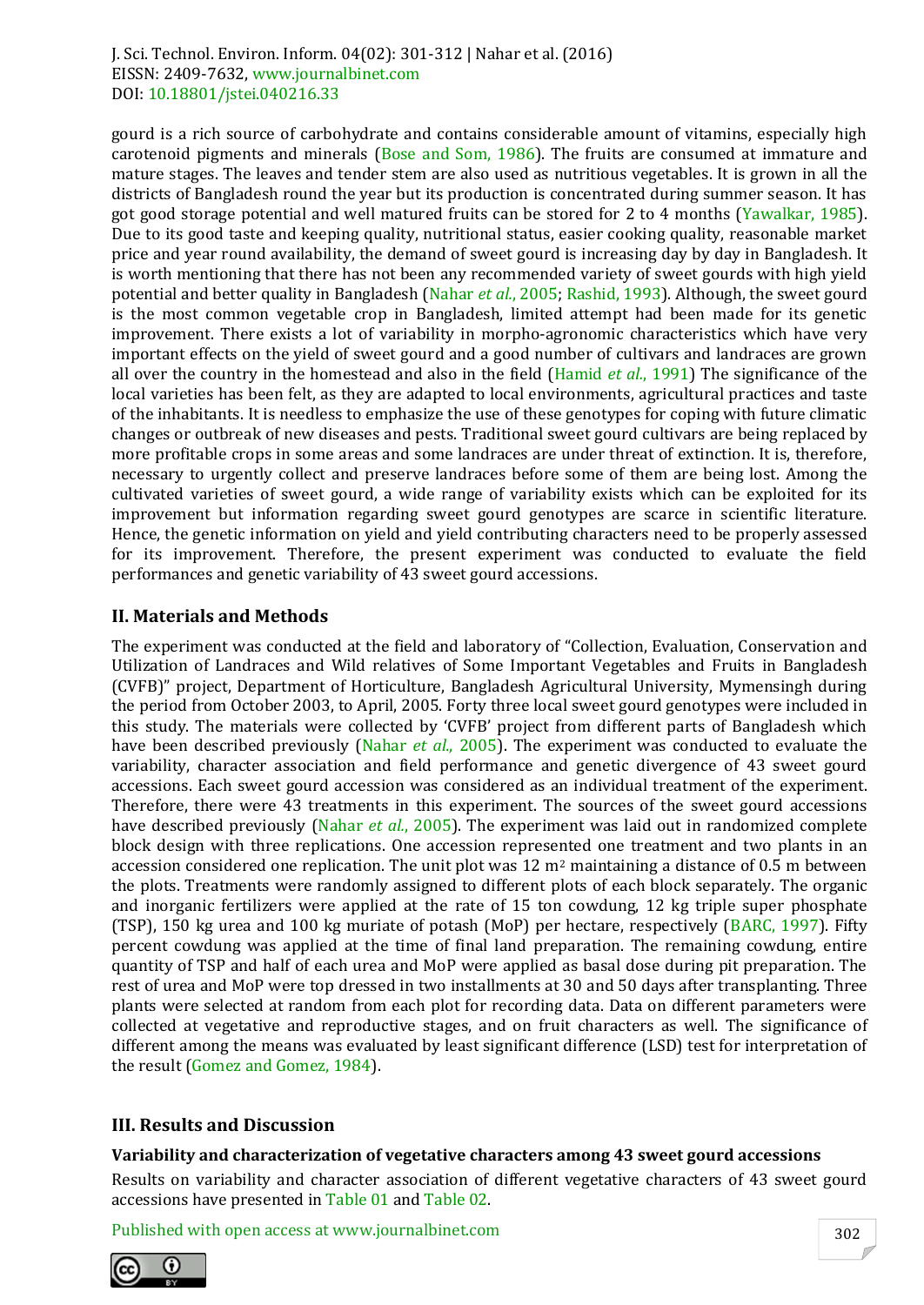**Vine length:** The analysis of variance indicated the existence of sufficient genetic variability among the 43 accessions for all the vegetative characters (Table 01 and Table 02). Data on vine length were recorded three times, first at 30 day after dibbling (DAD), second at 60 day after DAD and at final harvest. From the average performance, it was revealed that vine length was not equal in all the accessions and varied significantly (Table 01). At 30 and 60 DAD, the longest (36.92 and 456.66 cm, respectively) vine was recorded in CM142 and the shortest (20.21 and 175.00 cm, respectively) vine was recorded in CM135 (Table 01). The maximum vine length (590 cm) at final harvest was found in CM136 (Table 01) which was statistically similar to CM134, CM142 and CM143 while the minimum vine length was recorded in CM145 followed by CM173 and CM156. Rana *et al.* (1986) reported a wide range of variability among the sweet gourd accessions at harvest whereas Saha *et al.* (1992) did not find any significant variation for vine length among the sweet gourd accessions.

| Acc. No. |               | Vine length (cm) at |               | Leaf length | Leaf         | No. of primary |
|----------|---------------|---------------------|---------------|-------------|--------------|----------------|
|          | <b>30 DAD</b> | 60 DAD              | Final harvest | (cm)        | breadth (cm) | branches/plant |
| CM131    | 28.96         | 340.00              | 396.66        | 20.33       | 27.67        | 15.17          |
| CM132    | 34.44         | 390.00              | 444.33        | 27.00       | 30.33        | 16.79          |
| CM133    | 28.92         | 345.00              | 415.00        | 22.33       | 28.00        | 16.85          |
| CM134    | 29.84         | 453.33              | 543.33        | 18.67       | 26.00        | 12.86          |
| CM135    | 20.21         | 175.00              | 206.67        | 23.00       | 25.00        | 11.77          |
| CM136    | 29.90         | 422.00              | 590.00        | 23.00       | 25.33        | 14.00          |
| CM137    | 23.40         | 275.00              | 411.00        | 22.00       | 27.33        | 15.13          |
| CM138    | 28.57         | 374.33              | 502.33        | 20.67       | 26.33        | 11.67          |
| CM139    | 25.97         | 325.00              | 403.33        | 23.67       | 24.67        | 10.33          |
| CM140    | 28.39         | 341.67              | 500.00        | 23.33       | 26.00        | 12.52          |
| CM141    | 35.84         | 440.00              | 502.67        | 22.67       | 26.67        | 13.11          |
| CM142    | 36.92         | 456.67              | 521.67        | 22.67       | 28.67        | 11.85          |
| CM143    | 33.38         | 421.00              | 512.67        | 19.33       | 22.00        | 12.32          |
| CM144    | 32.02         | 371.67              | 488.33        | 19.67       | 25.00        | 11.81          |
| CM145    | 29.32         | 343.33              | 404.66        | 19.67       | 23.00        | 12.18          |
| CM146    | 29.11         | 333.33              | 450.00        | 22.33       | 27.67        | 14.33          |
| CM147    | 36.91         | 418.33              | 470.00        | 21.67       | 24.67        | 11.79          |
| CM148    | 34.73         | 448.67              | 455.00        | 16.33       | 20.67        | 9.66           |
| CM149    | 28.26         | 336.67              | 484.33        | 19.33       | 24.33        | 8.59           |
| CM150    | 28.19         | 361.00              | 420.00        | 25.00       | 28.00        | 9.86           |
| CM151    | 27.39         | 344.00              | 391.00        | 18.33       | 23.67        | 10.00          |
| CM152    | 29.05         | 346.67              | 456.00        | 21.33       | 27.00        | 11.19          |
| CM153    | 34.02         | 444.33              | 456.33        | 19.67       | 21.67        | 15.68          |
| CM154    | 28.36         | 394.33              | 482.00        | 20.00       | 23.33        | 15.77          |
| CM155    | 26.72         | 381.67              | 422.67        | 20.00       | 25.00        | 12.61          |
| CM156    | 23.06         | 291.67              | 327.67        | 18.00       | 18.67        | 10.19          |
| CM157    | 28.23         | 446.67              | 457.67        | 19.33       | 22.33        | 10.69          |
| CM158    | 28.26         | 333.33              | 459.33        | 20.67       | 25.67        | 10.50          |
| CM159    | 25.98         | 345.00              | 420.67        | 20.33       | 23.67        | 12.97          |
| CM160    | 28.87         | 321.00              | 395.00        | 16.67       | 20.00        | 13.83          |
| CM161    | 29.44         | 383.67              | 429.00        | 16.33       | 18.67        | 12.49          |
| CM162    | 27.50         | 329.00              | 433.33        | 15.00       | 17.67        | 12.00          |
| CM163    | 30.53         | 412.67              | 452.67        | 17.33       | 22.33        | 13.87          |
| CM164    | 32.43         | 437.67              | 490.00        | 17.33       | 21.00        | 14.84          |
| CM165    | 29.89         | 381.00              | 380.00        | 19.67       | 17.33        | 13.85          |
| CM166    | 28.85         | 360.00              | 369.00        | 21.67       | 21.00        | 13.00          |
| CM167    | 28.11         | 342.67              | 360.67        | 20.00       | 24.00        | 13.51          |

#### **Table 01. Performance of 43 sweet gourd accessions for different vegetative characters**

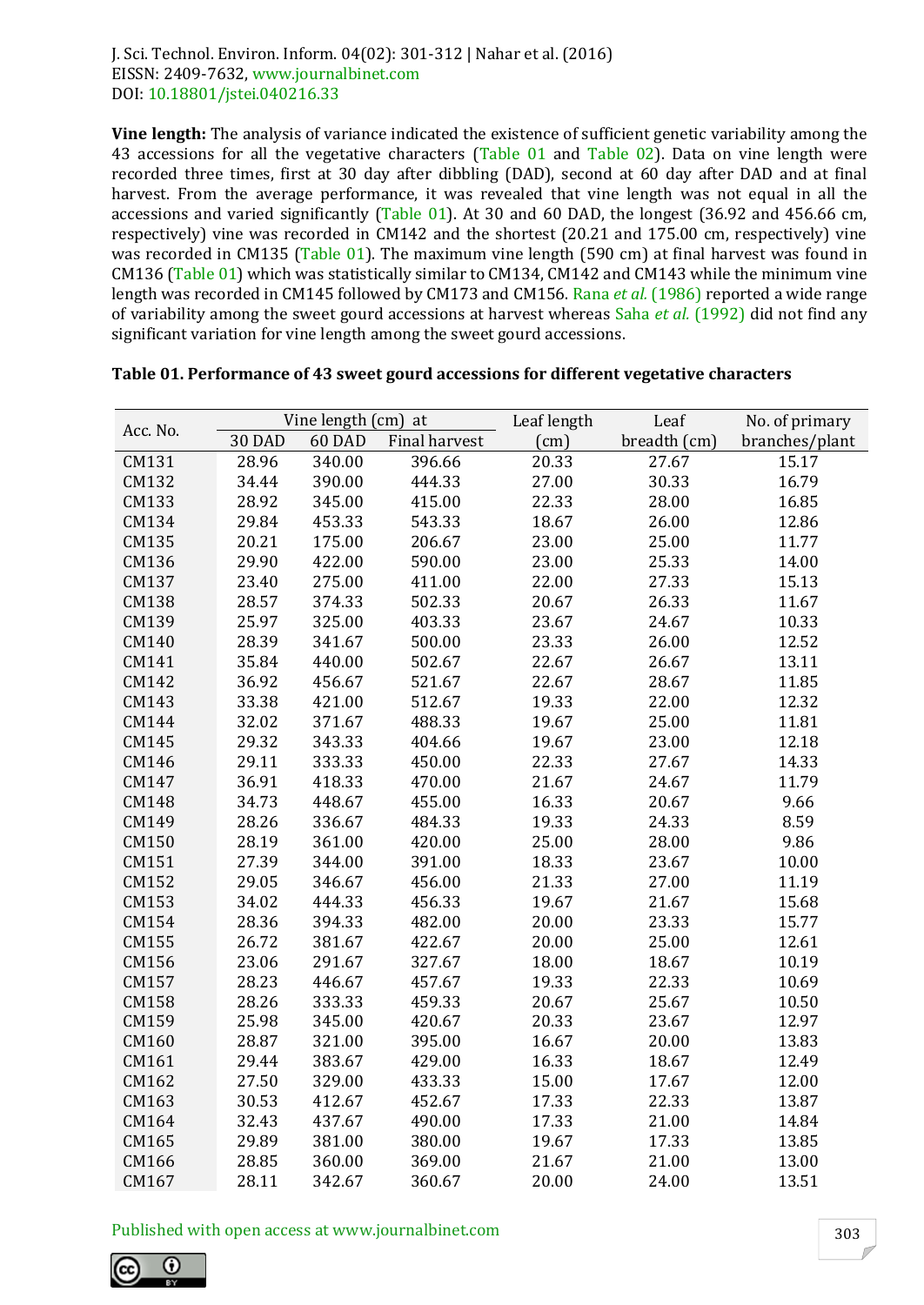| Acc. No.  |               | Vine length (cm) at |               | Leaf length | Leaf         | No. of primary |
|-----------|---------------|---------------------|---------------|-------------|--------------|----------------|
|           | <b>30 DAD</b> | 60 DAD              | Final harvest | (cm)        | breadth (cm) | branches/plant |
| CM168     | 31.50         | 366.67              | 421.00        | 16.33       | 20.33        | 11.80          |
| CM169     | 29.82         | 433.00              | 487.67        | 16.00       | 23.33        | 12.15          |
| CM170     | 25.11         | 275.00              | 339.33        | 15.67       | 19.67        | 12.03          |
| CM171     | 25.34         | 289.00              | 347.67        | 15.00       | 18.67        | 12.19          |
| CM172     | 22.67         | 341.00              | 455.33        | 19.00       | 22.67        | 11.80          |
| CM173     | 21.73         | 278.67              | 290.00        | 18.33       | 23.00        | 12.12          |
| LSD(0.01) | 4.48          | 31.14               | 13.32         | 4.86        | 7.46         | 3.25           |
| (0.05)    | 3.38          | 23.49               | 25.47         | 3.66        | 5.63         | 2.45           |

Estimation of genotypic and phenotypic variances was fairly high for vine length at 60 DAD and at final harvest but comparatively lower at 30 DAD (Table 02). Genotypic coefficient of variation was also lower than the corresponding phenotypic one, which indicated the larger influence of environment. There were also considerable differences between genotypic and phenotypic coefficient of variation. Comparatively low difference between GCV and PCV (16.04% and 16.10%) was exploited by vine length at final harvest (Table 02). Rahman *et al.* (1986) also observed moderate value of GCV and PCV (17.44 and 24.08) for vine length in bottle gourd whereas Rana *et al.* (1986) observed high value in pumpkin. Low values of GCV and PCV indicated low genetic variability within the accessions for vine length. Heritability was found high in case of vine length (75.06% at 30 DAD, 94.03% at 60 DAD and 99.21% at final harvest) (Table 02). The results of the present experiment support the findings of Islam *et al.* (1993). They found high heritability (94.64%) for vine length in cucumber.

| Characters                           | Genotypic<br>variance | Phenotypic<br>variance | Co-efficient of<br>variation % |            | Range              | Mean SE           | Heritability | <b>CV</b><br>(%) |  |
|--------------------------------------|-----------------------|------------------------|--------------------------------|------------|--------------------|-------------------|--------------|------------------|--|
|                                      |                       |                        | GCV                            | <b>PCV</b> |                    |                   |              |                  |  |
| Vine length (cm)<br>after 30 DAD     | 13.09                 | 17.44                  | 12.48                          | 14.41      | $20.21 -$<br>36.92 | 28.98 1.70        | 75.06        | 7.19             |  |
| Vine length (cm)<br>after 60 DAD     | 3466.77               | 3676.13                | 16.18                          | 16.66      | 175.00-<br>456.66  | 363.97<br>11.80   | 94.30        | 3.98             |  |
| Vine length (cm)<br>at final harvest | 4834.86               | 4873.17                | 16.04                          | 16.10      | 206.66-<br>590.00  | 433.63 5.05 99.21 |              | 1.43             |  |
| Leaf length (cm)                     | 5.88                  | 10.97                  | 12.2                           | 16.66      | $15.00 -$<br>27.00 | 19.88 1.83        | 53.60        | 11.35            |  |
| Leaf breadth<br>(cm)                 | 6.29                  | 18.31                  | 10.6                           | 18.08      | $17.33 -$<br>30.33 | 23.67 2.83        | 34.35        | 14.64            |  |
| No. of primary<br>branches           | 2.82                  | 5.11                   | 13.33                          | 17.94      | 8.58-16.84         | 12.591.23         | 55.19        | 12               |  |

**Table 02. Estimates of genetic parameters for different vegetative characters in sweet gourd**

**Leaf size:** It was observed that leaf length varied significantly among the accessions and ranging from 15.00 to 27.00 cm with the mean value of 19.88 cm. The longest length of leaf (27.00 cm) was found in CM132 followed by CM139, CM140 and CM150 (23.66, 23.33 and 25.00 cm, respectively) while the lowest length of leaf (15.00 cm) was found in CM162 and CM171 followed by CM169, CM170 (16.00 cm and 15.66 cm, respectively)(Table 01). Considerable differences were found between genotypic (5.88) and phenotypic (10.97) variances. Genotypic (12.2%) and phenotypic (16.66%) coefficient of variations indicated environmental effect upon the expression of the character. Moderate heritability (53.60%) was found for leaf length (Table 02). The highest breadth of leaf (30.33 cm) was found in CM132, and the shortest breadth of leaf (17.33 cm) was observed in CM165. Thus the range lies between 17.33- 30.33 cm with mean value of 23.67 indicating that large variability existed in leaf breadth (Table 01). Medium range of genotypic (6.29) and phenotypic (18.31) variance as well as GCV (10.6%) and PCV (18.08%) indicated medium genetic variability within the accessions for this trait. Leaf breadth showed

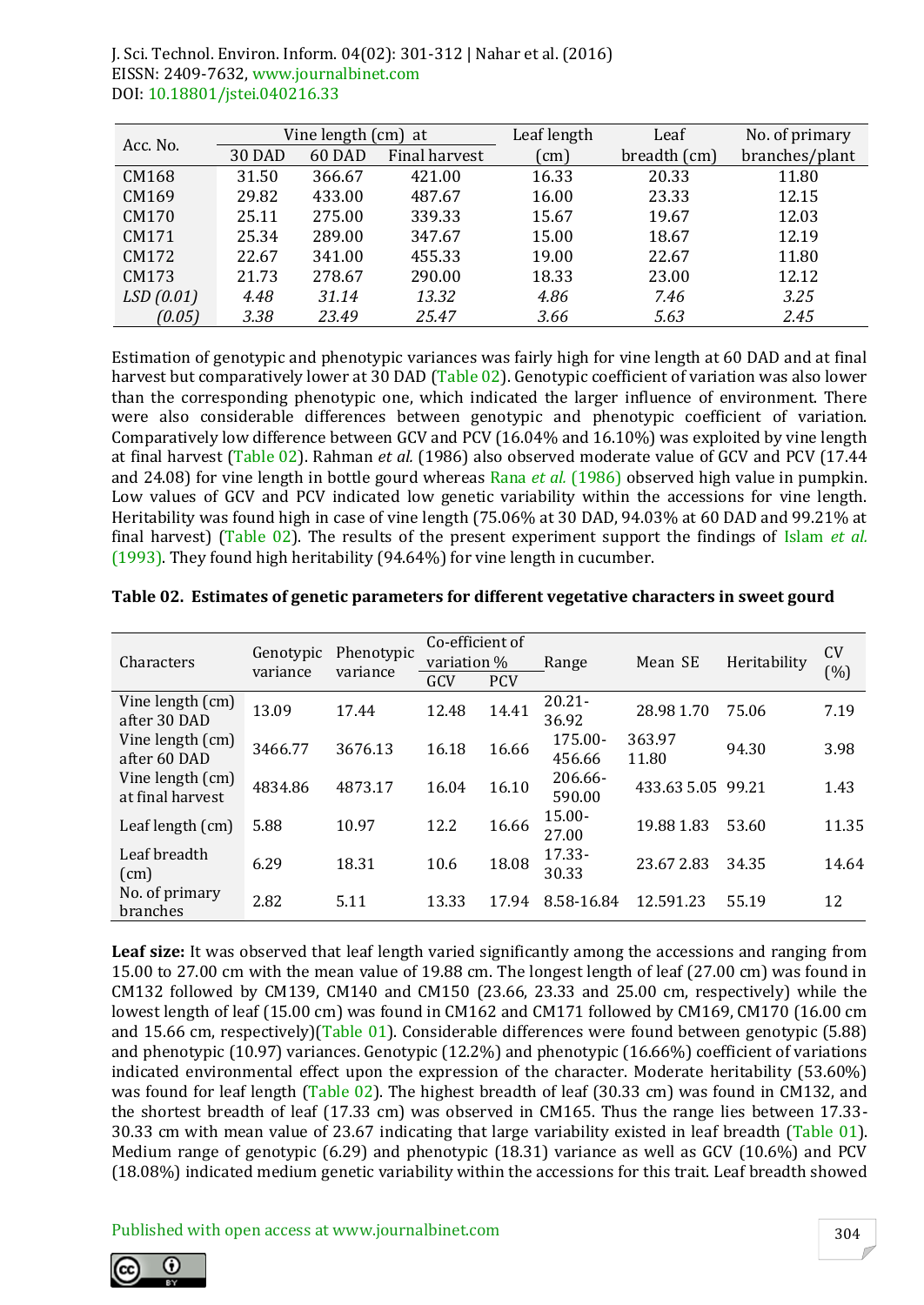moderately low heritability (34.35%) (Table 02). Vashistha *et al.* (1983) reported high heritability in water melon.

**Number of primary branches:** Significant difference was observed for number of primary branches among the accessions. The highest number of primary branches (16.84) was observed in CM133 followed by CM132, CM153, CM154 and CM164. The lowest number of primary branches (8.58) were found in CM149 which was statistically similar with CM150, CM151, CM148 and CM156. The range lies between (8.58 - 16.84) with the average mean value of 12.59 that indicated moderate variability among the accessions for this trait (Table 01). Genotypic (2.82) and phenotypic (5.11) variances and its coefficient of variations (13.33 and 17.94%, respectively) were observed (Table 02). The difference between GCV and PCV is quiet broader which indicated moderate environmental effect on the expression for this trait. Similar results was found by Rana *et al.* (1986) in pumpkin. Also moderate heritability (55.19%) was observed for this trait (Table 02).

#### **Variability and characterization of reproductive characters among 43 sweet gourd accessions**

**Male and female flowers and sex ratio per plant:** The range of variation was recorded in sex ratio (male: female) (5.03 -11.60) followed by female (4.66-11.66) and male flowers (51.00-91.66) per plant with the mean value of 7.71, 8.93 and 60.50, respectively among the reproductive characters (Table 03). These findings are in agreement with those reported by Chigwe (1991) in sweet gourd. Characters which showed high range of variation should be given priority in the selection (Vijay, 1987). From the average performance, the accession CM148 produced the maximum number of male flowers per plant (91.66) whileCM151 produced the lowest number of male flowers per plant (51.00) (Table 03). The highest number of female flowers per plant (11.66) was recorded in CM143 and CM159. The lowest number of female flowers per plant (4.66) was found in CM154 which was statistically similar to CM136, CM152, CM155, CM156, CM149 and CM158 (Table 03).

The highest sex ratio (11.60) was recorded in CM147 and the lowest sex ratio (5.03) was observed in CM165 with mean value of 7.71 (Table 03). In cucurbits sex ratio varies from 15:1 to 30:1, the former condition is advantageous and economical because it results in greater number of pistillate flowers per plant consequently higher fruit set and yield (Bose and Som, 1986). Estimated genotypic (129.640) and phenotypic (134.98) variances were fairly high for male flowers per plant. Female flowers/plant and sex ratio showed moderately higher phenotypic variances 5.36 and 3.81 than genotypic variances 3.92 and 1.99. The highest GCV (22.17%) was found in female flowers/plant followed by male flowers per plant (17.38%) and sex ratio (18.30) (Table 04). This high GCV can be exploited by appropriate selection. Arora *et al.* (1983) also reported high GCV value for sex ratio (64.98%) in sponge gourd.

The phenotypic coefficient of variation was found 17.74, 25.93 and 25.32 for male flowers per plant, female flowers per plant and in sex ratio, respectively which indicated that these characters are influenced by environment. Calculated value of heritability was 96.04%, 73.13% and 52.33% for male flower per plant, female flower per plant and sex ratio, respectively (Table 04). Arora *et al.* (1983) and Srivastava and Srivastava (1976) also found high heritability as well as high genetic advance for sex ratio (83.83% and 122.58) and female flowers per plant (98.84% and 40.49), respectively in sponge and bitter gourd which were in line with the present findings. On the other hand, Srivastava and Srivastava (1976) reported low values (49.93% and 16.73) for male flowers per plant in bitter gourd.

**Days to first male flowering:** Among 43 accessions CM131 showed early flowering. It took the shortest time (54.21 days) to flowering which was statistically similar to CM137, CM144, CM152, CM155, CM156, CM159, CM161 and CM170. On the other hand, CM140 showed the highest number of days (64.50) to male flowering, which was statistically similar with CM135, CM139, CM145, CM148, CM149 and CM150. Thus the range for this trait lies between 54.21-64.50 with the mean value (58.94) (Table 03). Differences between genotypic (6.07) and phenotypic (7.75) variances as well as genotypic (4.18%) and phenotypic (4.72%) coefficient of variation was low indicating less environmental effect upon the expression of this trait (Table 04). Abusaleha and Dutta (1990) found high genotypic and

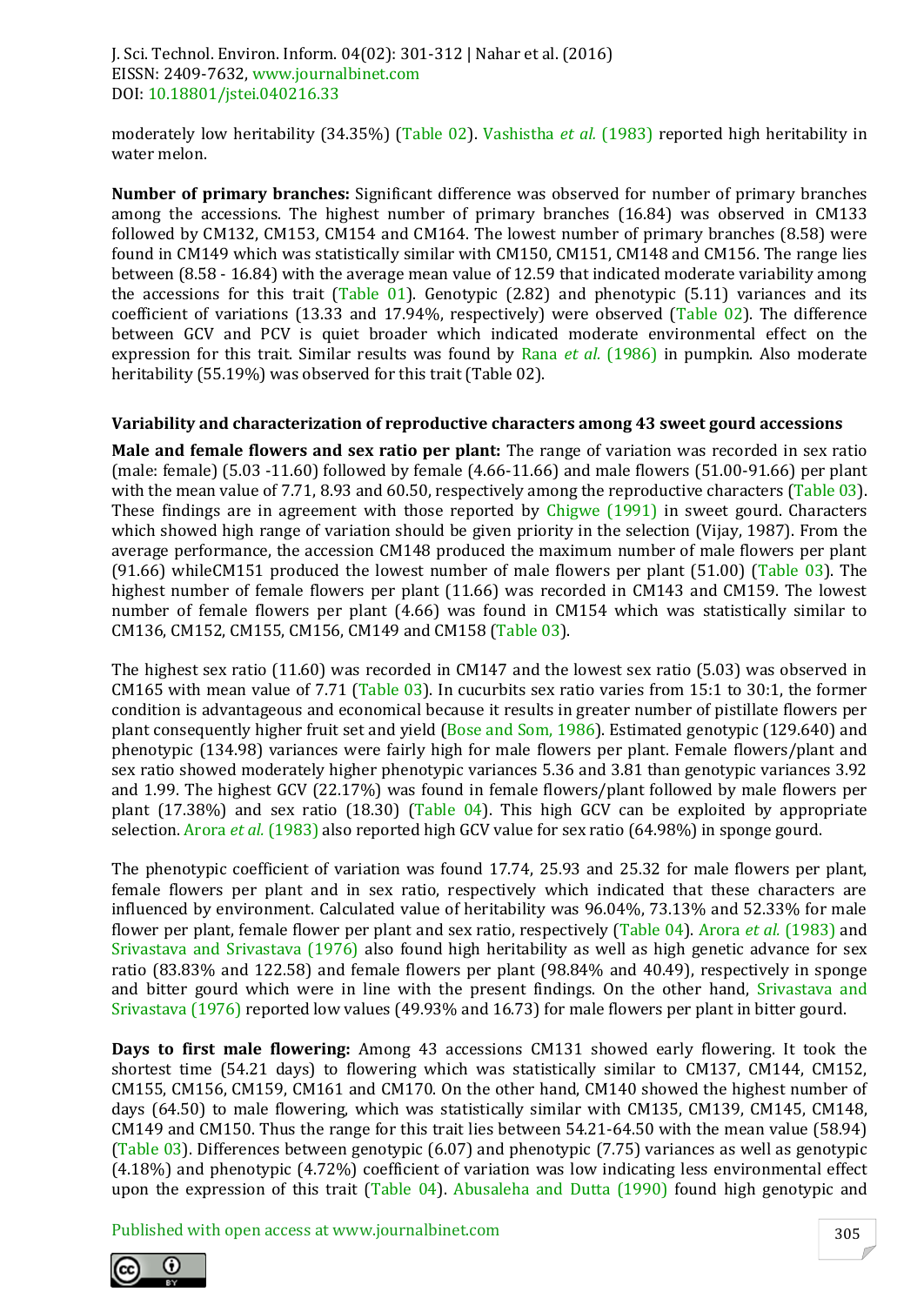phenotypic (33.22 and 33.88) value for days to male flowering in cucumber. Calculated value for heritability was (78.32%) (Table 04). The results of this experiment are in agreement with the findings of Islam *et al.* (1993).

|           | No. of male   | No. of female | Sex ratio      | Days to 1st | Days to 1st   |
|-----------|---------------|---------------|----------------|-------------|---------------|
| Acc. No.  | flowers/plant | flowers/plant | (male: female) | male flower | female flower |
| CM131     | 52.33         | 8.00          | 6.29           | 54.21       | 59.59         |
| CM132     | 65.67         | 10.67         | 6.35           | 57.45       | 63.03         |
| CM133     | 73.67         | 10.00         | 7.71           | 58.58       | 65.15         |
| CM134     | 68.33         | 8.00          | 8.66           | 61.92       | 68.33         |
| CM135     | 81.33         | 10.33         | 8.68           | 63.18       | 65.67         |
| CM136     | 58.67         | 5.67          | 9.59           | 57.17       | 59.98         |
| CM137     | 69.33         | 9.00          | 7.62           | 56.92       | 59.40         |
| CM138     | 56.00         | 7.67          | 7.88           | 57.22       | 62.26         |
| CM139     | 80.33         | 10.33         | 7.84           | 61.53       | 65.82         |
| CM140     | 72.67         | 11.00         | 6.64           | 64.50       | 65.38         |
| CM141     | 66.67         | 7.67          | 8.71           | 57.52       | 60.79         |
| CM142     | 51.00         | 7.33          | 7.06           | 58.69       | 62.90         |
| CM143     | 89.00         | 11.67         | 7.72           | 60.06       | 62.96         |
| CM144     | 75.67         | 11.00         | 6.90           | 56.86       | 62.60         |
| CM145     | 67.67         | 8.00          | 8.56           | 63.40       | 64.43         |
| CM146     | 73.00         | 10.33         | 7.17           | 59.19       | 62.52         |
| CM147     | 68.67         | 6.00          | 11.60          | 62.17       | 64.39         |
| CM148     | 91.67         | 10.00         | 9.40           | 62.87       | 65.92         |
| CM149     | 67.67         | 6.33          | 10.72          | 63.52       | 65.71         |
| CM150     | 73.67         | 8.33          | 8.05           | 63.46       | 64.32         |
| CM151     | 80.00         | 9.00          | 8.93           | 57.14       | 58.96         |
| CM152     | 57.67         | 5.33          | 10.87          | 55.69       | 58.88         |
| CM153     | 60.00         | 8.33          | 6.86           | 57.79       | 59.42         |
| CM154     | 51.67         | 4.67          | 10.65          | 58.35       | 59.92         |
| CM155     | 54.00         | 5.33          | 9.53           | 56.45       | 57.16         |
| CM156     | 42.67         | 5.67          | 7.80           | 55.68       | 57.58         |
| CM157     | 48.00         | 9.00          | 5.86           | 57.64       | 59.38         |
| CM158     | 45.00         | 6.67          | 5.75           | 57.62       | 58.32         |
| CM159     | 57.67         | 11.67         | 5.55           | 56.95       | 57.79         |
| CM160     | 54.67         | 8.00          | 7.93           | 56.89       | 58.39         |
| CM161     | 55.33         | 6.00          | 8.90           | 56.22       | 58.65         |
| CM162     | 72.00         | 8.00          | 10.06          | 57.35       | 61.31         |
| CM163     | 82.33         | 11.00         | 7.53           | 60.41       | 63.27         |
| CM164     | 70.67         | 11.67         | 6.15           | 61.92       | 62.61         |
| CM165     | 53.33         | 10.67         | 5.03           | 59.78       | 59.81         |
| CM166     | 63.33         | 11.00         | 5.78           | 57.62       | 58.86         |
| CM167     | 72.33         | 11.00         | 6.60           | 57.46       | 60.91         |
| CM168     | 70.67         | 11.67         | 6.23           | 60.68       | 62.11         |
| CM169     | 74.00         | 11.00         | 6.93           | 58.82       | 58.06         |
| CM170     | 63.33         | 10.00         | 6.80           | 56.19       | 59.82         |
| CM171     | 65.00         | 9.00          | 6.44           | 60.03       | 63.04         |
| CM172     | 56.00         | 11.00         | 5.63           | 60.03       | 61.75         |
| CM173     | 64.00         | 11.00         | 6.66           | 57.65       | 59.06         |
| LSD(0.01) | 4.97          | 2.58          | 2.91           | 2.79        | 4.41          |
| (0.05)    | 3.75          | 1.95          | 2.19           | 2.10        | 3.33          |

| Table 03. Performance of 43 sweet gourd accessions for different reproductive characters |
|------------------------------------------------------------------------------------------|
|------------------------------------------------------------------------------------------|

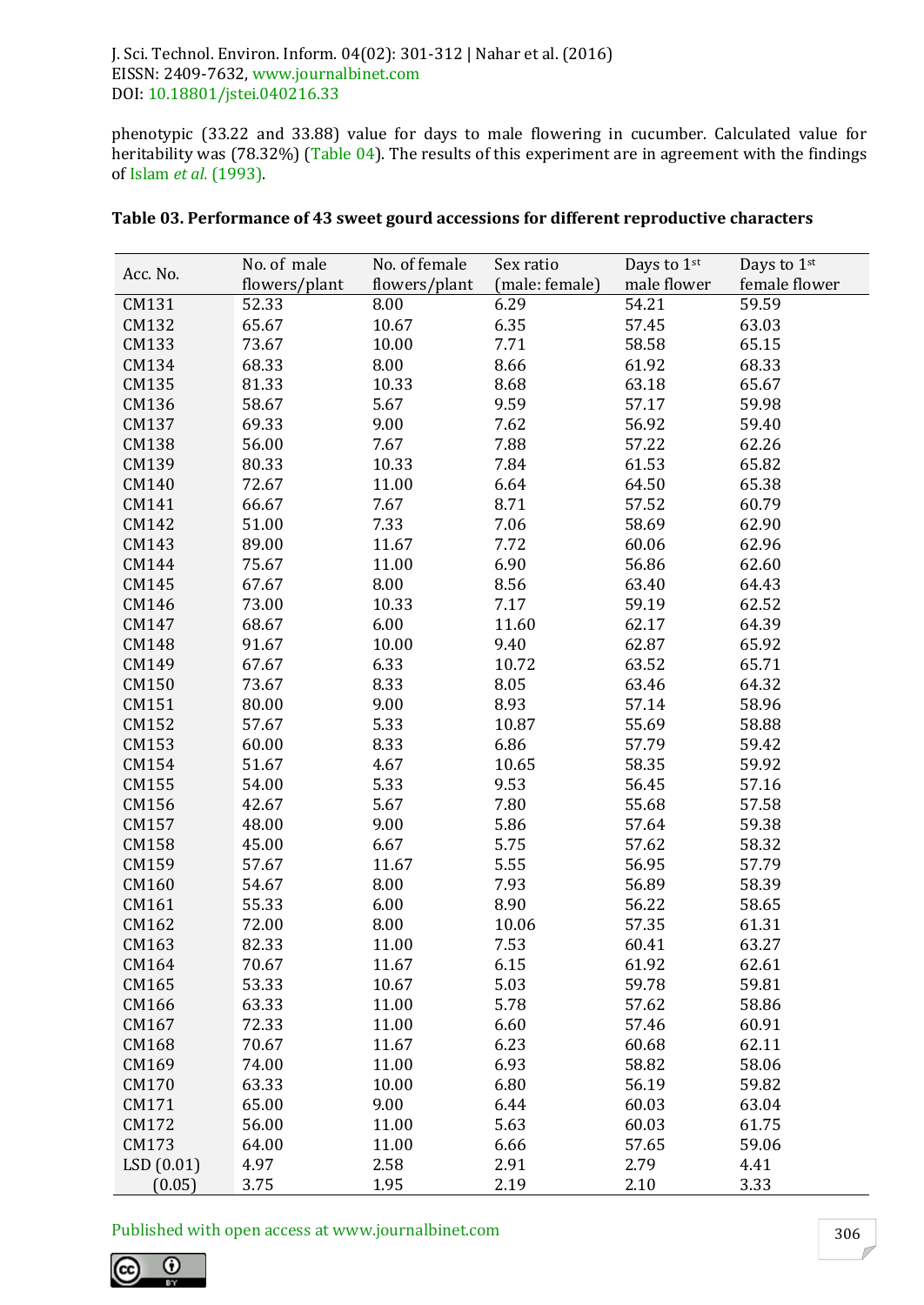| Characters                               | Genotypic<br>variance | Phenotypic<br>variance |       | Co-efficient of<br>variation% |                    | Mean SE        | Heritability<br>(%) | <b>CV</b><br>(%) |  |
|------------------------------------------|-----------------------|------------------------|-------|-------------------------------|--------------------|----------------|---------------------|------------------|--|
|                                          |                       |                        | GCV   | <b>PCV</b>                    |                    |                |                     |                  |  |
| Male<br>flowers/plant                    | 129.64                | 134.98                 | 17.38 | 17.74                         | $51.00 -$<br>91.66 | 60.50<br>1.89  | 96.04               | 3.53             |  |
| Female<br>flowers/plant                  | 3.92                  | 5.36                   | 22.17 | 25.93                         | $4.66 -$<br>11.66  | 8.93 0.98      | 73.13               | 13.44            |  |
| Days to 1st<br>male flower               | 6.07                  | 7.75                   | 4.18  | 4.72                          | $54.21 -$<br>64.50 | 58.94-<br>1.06 | 78.32               | 2.20             |  |
| Days to 1 <sup>st</sup><br>female flower | 6.5                   | 10.70                  | 4.14  | 5.32                          | $57.16 -$<br>68.33 | 61.541.67      | 60.75               | 3.33             |  |
| Sex ratio                                | 1.99                  | 3.81                   | 18.30 | 25.32                         | $5.03 -$<br>11.60  | 7.711.10       | 52.23               | 10.54            |  |

**Days to first male flowering:** Among 43 accessions CM131 showed early flowering. It took the shortest time (54.21 days) to flowering which was statistically similar to CM137, CM144, CM152, CM155, CM156, CM159, CM161 and CM170. On the other hand, CM140 showed the highest number of days (64.50) to male flowering, which was statistically similar with CM135, CM139, CM145, CM148, CM149 and CM150. Thus the range for this trait lies between 54.21-64.50 with the mean value (58.94) (Table 03). Differences between genotypic (6.07) and phenotypic (7.75) variances as well as genotypic (4.18%) and phenotypic (4.72%) coefficient of variation was low indicating less environmental effect upon the expression of this trait (Table 04). Abusaleha and Dutta (1990) found high genotypic and phenotypic (33.22 and 33.88) value for days to male flowering in cucumber. Calculated value for heritability was (78.32%) (Table 04). The results of this experiment are in agreement with the findings of Islam *et al.* (1993).

**Days to first female flower:** This is an important character that influences the yield. Accession CM134 required maximum days to first female flowering (68.33 days) which was followed by CM133, CM135, CM147, CM148 and CM149 minimum days required for first female flowering was (57.16 days) in CM131 followed by CM136, CM137, CM155, CM156 and CM159 (Table 03). Among 43 accessions the phenotypic variance (10.70) was quite closer with the genotypic variance (6.5). Also narrow difference was observed between PCV (5.32%) and GCV (4.14%) which indicated that this trait is genetically controlled. Estimated heritability was found 60.75% (Table 04). So the plant breeder should select this trait for breeding parameter. This result was similar with the findings of Islam *et al.* (1993) but dissimilar with Abusaleha and Dutta (1990).

#### **Variability and characterization of yield and yield contributing characters among 43 sweet gourd accessions**

**Fruit length and diameter:** The analysis of variance indicated a high degree of variation among the accessions for all the yield contributing characters. Among the accessions studied the longest fruit (50.33 cm) was recorded in CM154 which was followed by CM148 and CM162 with the mean value 34.77 cm. While the shortest fruit was found in CM173 (22.00 cm) followed by CM131 and CM132. The highest fruit diameter (82.00 cm) was recorded in CM160. The lowest fruit diameter was recorded in CM173 (45.00 cm) and followed by CM131 (Table 05).

A high difference between genotypic (49.36 and 29.14) and phenotypic (88.20 and 88.20) variances were found for fruit length and diameter, respectively. Comparatively moderate difference between GCV (15.53) and PCV (27.01) was found for fruit length whereas smaller difference between GCV (10.74) and PCV (14.36) were recorded for fruit diameter. Sharma *et al.* (2000) observed similar result in cucumber. For fruit length and diameter heritability was found 33.04% and 55.96%, respectively (Table 06).

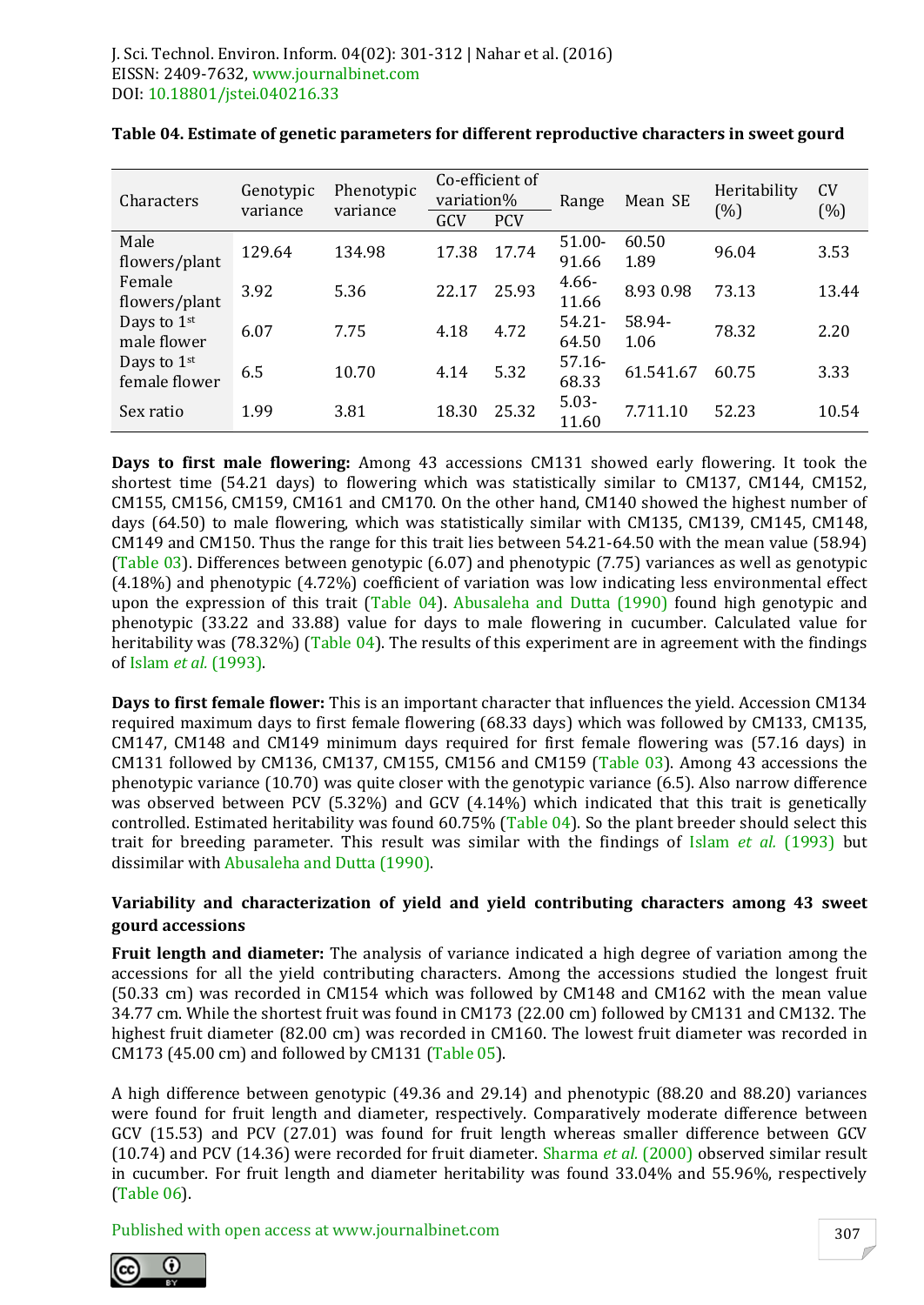| Acc. No.  | Fruit length | Fruit<br>Diameter | Flesh<br>thickness | Fruit cavity | Fruit cavity | Dry weight of |
|-----------|--------------|-------------------|--------------------|--------------|--------------|---------------|
|           | (cm)         | (cm)              | (cm)               | Length (cm)  | breadth (cm) | 100 g flesh   |
| CM131     | 23.50        | 48.00             | 4.30               | 9.40         | 10.00        | 10.47         |
| CM132     | 23.50        | 52.00             | 2.30               | 5.47         | 9.00         | 5.01          |
| CM133     | 28.00        | 67.00             | 3.33               | 9.03         | 13.37        | 5.40          |
| CM134     | 34.27        | 69.00             | 3.90               | 10.13        | 13.23        | 4.87          |
| CM135     | 33.00        | 61.33             | 2.93               | 17.03        | 10.20        | 5.37          |
| CM136     | 36.30        | 61.67             | 3.50               | 19.03        | 12.20        | 6.32          |
| CM137     | 43.00        | 58.67             | 3.00               | 19.03        | 10.40        | 4.00          |
| CM138     | 35.00        | 65.33             | 4.03               | 14.10        | 13.33        | 5.95          |
| CM139     | 38.00        | 71.00             | 2.97               | 7.40         | 11.40        | 8.37          |
| CM140     | 37.67        | 64.00             | 4.40               | 19.20        | 15.37        | 4.57          |
| CM141     | 37.33        | 64.00             | 2.97               | 19.27        | 15.13        | 7.77          |
| CM142     | 28.00        | 62.33             | 3.40               | 21.93        | 9.40         | 5.20          |
| CM143     | 29.00        | 69.67             | 3.07               | 14.37        | 10.37        | 3.37          |
| CM144     | 35.00        | 62.67             | 4.10               | 15.07        | 12.17        | 5.53          |
| CM145     | 34.67        | 69.00             | 3.33               | 10.40        | 12.40        | 6.51          |
| CM146     | 35.33        | 73.00             | 1.37               | 15.40        | 5.20         | 7.55          |
| CM147     | 38.67        | 64.33             | 3.10               | 18.30        | 11.33        | 4.83          |
| CM148     | 43.67        | 66.67             | 3.17               | 19.03        | 16.30        | 6.47          |
| CM149     | 29.33        | 68.33             | 4.03               | 9.33         | 13.30        | 4.87          |
| CM150     | 36.67        | 67.00             | 5.00               | 20.33        | 11.33        | 4.23          |
| CM151     | 37.33        | 67.67             | 4.03               | 18.03        | 12.97        | 7.77          |
| CM152     | 40.00        | 73.00             | 3.17               | 14.17        | 17.03        | 5.42          |
| CM153     | 33.33        | 75.00             | 4.10               | 7.30         | 14.47        | 4.90          |
| CM154     | 50.33        | 77.00             | 4.40               | 26.03        | 15.90        | 5.90          |
| CM155     | 37.33        | 57.33             | 4.00               | 19.03        | 10.30        | 4.93          |
| CM156     | 32.33        | 57.00             | 3.97               | 13.60        | 14.37        | 6.55          |
| CM157     | 40.67        | 69.67             | 3.73               | 26.03        | 11.40        | 5.01          |
| CM158     | 38.33        | 77.67             | 4.13               | 14.10        | 18.37        | 5.60          |
| CM159     | 32.00        | 52.00             | 2.83               | 13.33        | 13.03        | 4.13          |
| CM160     | 36.00        | 82.00             | 5.03               | 12.30        | 18.13        | 6.24          |
| CM161     | 35.00        | 68.67             | 3.00               | 15.17        | 12.17        | 7.48          |
| CM162     | 41.00        | 60.33             | 2.97               | 22.07        | 11.50        | 8.41          |
| CM163     | 31.33        | 71.00             | 3.47               | 8.47         | 13.17        | 6.47          |
| CM164     | 38.00        | 66.00             | 5.37               | 15.63        | 14.37        | 7.26          |
| CM165     | 35.67        | 72.67             | 4.73               | 12.10        | 15.03        | 5.76          |
| CM166     | 35.00        | 70.67             | 4.23               | 13.90        | 15.03        | 5.73          |
| CM167     | 33.33        | 70.00             | 4.10               | 12.40        | 15.23        | 8.46          |
| CM168     | 36.00        | 59.67             | 4.47               | 10.10        | 15.30        | 6.47          |
| CM169     | 28.33        | 61.67             | 4.43               | 10.10        | 14.40        | 5.45          |
| CM170     | 28.00        | 53.67             | 3.43               | 7.97         | 10.50        | 7.22          |
| CM171     | 37.33        | 73.67             | 4.33               | 20.40        | 15.30        | 5.51          |
| CM172     | 36.67        | 66.00             | 3.00               | 13.23        | 13.10        | 3.21          |
| CM173     | 22.00        | 45.00             | 2.50               | 7.03         | 9.10         | 4.83          |
| LSD(0.01) | 4.27         | 13.41             | 0.25               | 1.96         | 0.39         | 0.15          |
| (0.05)    | 3.22         | 10.12             | 0.19               | 1.48         | 0.29         | 0.11          |

# **Table 05. Performance of 43 sweet gourd accessions for different yield contributing characters**

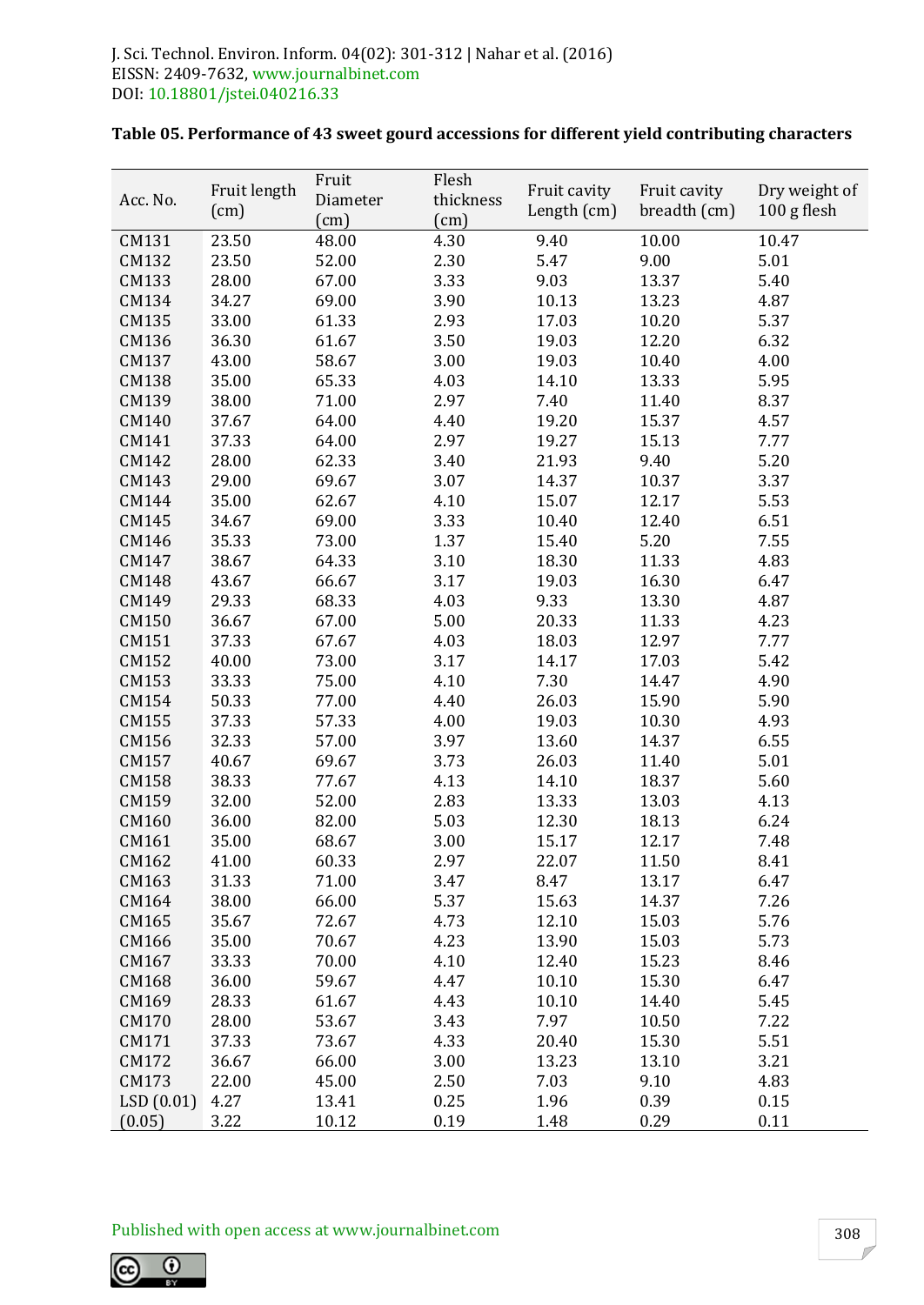| Characters                  | Genotypic | Phenotypic | Co-efficient of<br>variation % |            | Range              | Mean SE   | Heritability                                              | <b>CV</b> |  |
|-----------------------------|-----------|------------|--------------------------------|------------|--------------------|-----------|-----------------------------------------------------------|-----------|--|
|                             | variance  | variance   | GCV                            | <b>PCV</b> |                    |           | (%)<br>33.04<br>55.96<br>97.70<br>45.43<br>96.92<br>99.55 | (%)       |  |
| Fruit length<br>(cm)        | 29.14     | 88.20      | 15.53                          | 27.01      | $22.00 -$<br>50.33 | 34.771.62 |                                                           | 5.71      |  |
| Fruit diameter<br>(cm)      | 49.36     | 88.20      | 10.74                          | 14.36      | $45.00 -$<br>82.00 | 65.405.09 |                                                           | 9.53      |  |
| Fruit weight<br>(kg)        | 3.61      | 3.78       | 39.50                          | 40.43      | $0.68 -$<br>10.43  | 4.810.34  |                                                           | 8.52      |  |
| No. of<br>fruits/plant      | 1.84      | 4.05       | 19.72                          | 29.25      | $5.00 -$<br>10.00  | 6.871.21  |                                                           | 21.61     |  |
| Flesh thickness<br>(cm)     | 0.63      | 0.65       | 21.63                          | 21.97      | $1.30 -$<br>5.36   | 3.660.10  |                                                           | 3.23      |  |
| Dry weight of<br>100g flesh | 2.19      | 2.20       | 24.91                          | 24.97      | 4-10.46            | 5.940.06  |                                                           | 1.16      |  |
| Yield<br>(kg/plant)         | 97.60     | 181.89     | 32.33                          | 44.13      | $9.73 -$<br>57.80  | 30.567.50 | 53.66                                                     | 30.04     |  |

|       |  |  | Table 06. Estimate of genetic parameters for different yield contributing characters in sweet |  |  |
|-------|--|--|-----------------------------------------------------------------------------------------------|--|--|
| gourd |  |  |                                                                                               |  |  |

**Number of fruits per plant:** From Figure 01 it was observed that the maximum number of fruits per plant (10.00) was produced by CM145 which was significantly different from the other accessions. The accession CM143, CM144, CM151 and CM172 also produced higher number of fruits and were statistically alike. The minimum fruit bearing (5.00 per plant) was observed in CM136 and followed by CM159, CM160, CM163 and CM164 (Figure 02). Saha *et al.* (1992) reported 1.75-4.50 fruits per plant in pumpkin. The comparatively higher degree of GCV and PCV exhibited by fruits per plant (19.72% and 29.25%) and moderate high heritability (45.43%) showed for the number of fruits per plant (Table 06).



**Figure 01. Number of fruits per plant of 43 sweet gourd accessions (vertical bar represents LSD at 1% level of probability).**

**Fruit weight:** The range of fruit weight lies between (0.68-10.43 kg) with the mean value of 4.81 kg. The fruit weight (10.43 kg) was maximum in CM154 which significantly differed from all other accessions. The minimum fruit weight (0.68 kg) was produced by CM173 followed by CM131 and CM132 (Figure 02). The variation in fruit weight was also reported by Doijode and Sulladmath (1986)

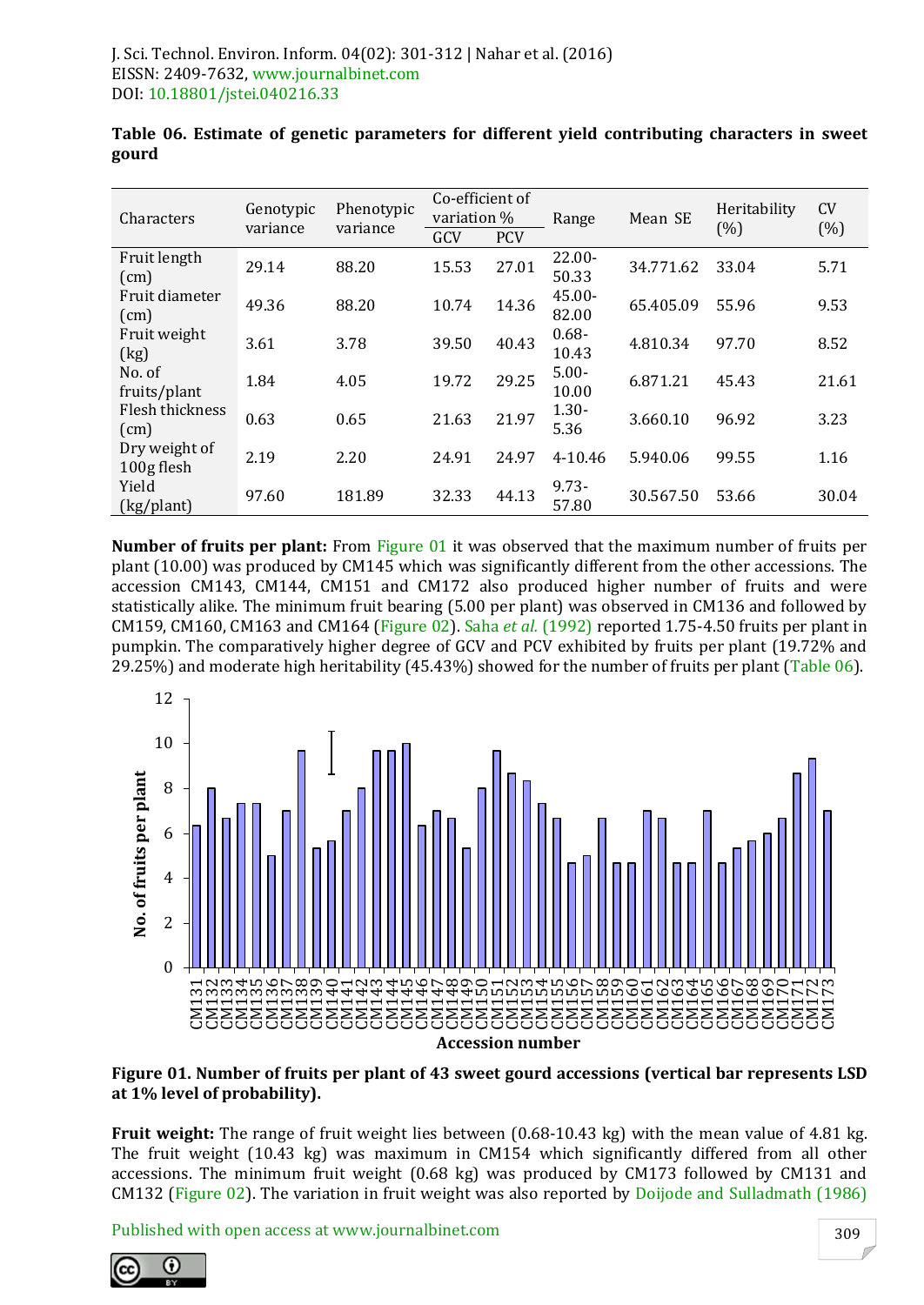(0.5-4.9 kg), Saha *et al.* (1992) (2.7 kg) and Gopalakrishnan and Peter (1987) (1.7 kg) in pumpkin. Low GCV (39.5%) and PCV (40.43%) was also observed in fruit weight. Heritability for fruit weight was (97.70%) (Table 06).



**Accession number**

#### **Figure 02. Fruit weight of 43 sweet gourd accessions (vertical bar represents LSD at 1% level of probability).**

**Dry weight of 100 g flesh:** The fruit dry matter varied from (4.00-10.46 g) with mean value of 5.94 (Table 05). The difference between GCV (24.91%) and PCV (24.97%) of this character was narrow confirming the least environmental influence. This trait was highly heritable (99.55%) (Table 06).



**Accession number**

**Figure 03. Yield per plant of 43 sweet gourd accessions (vertical bar represents LSD at 1% level of probability).**

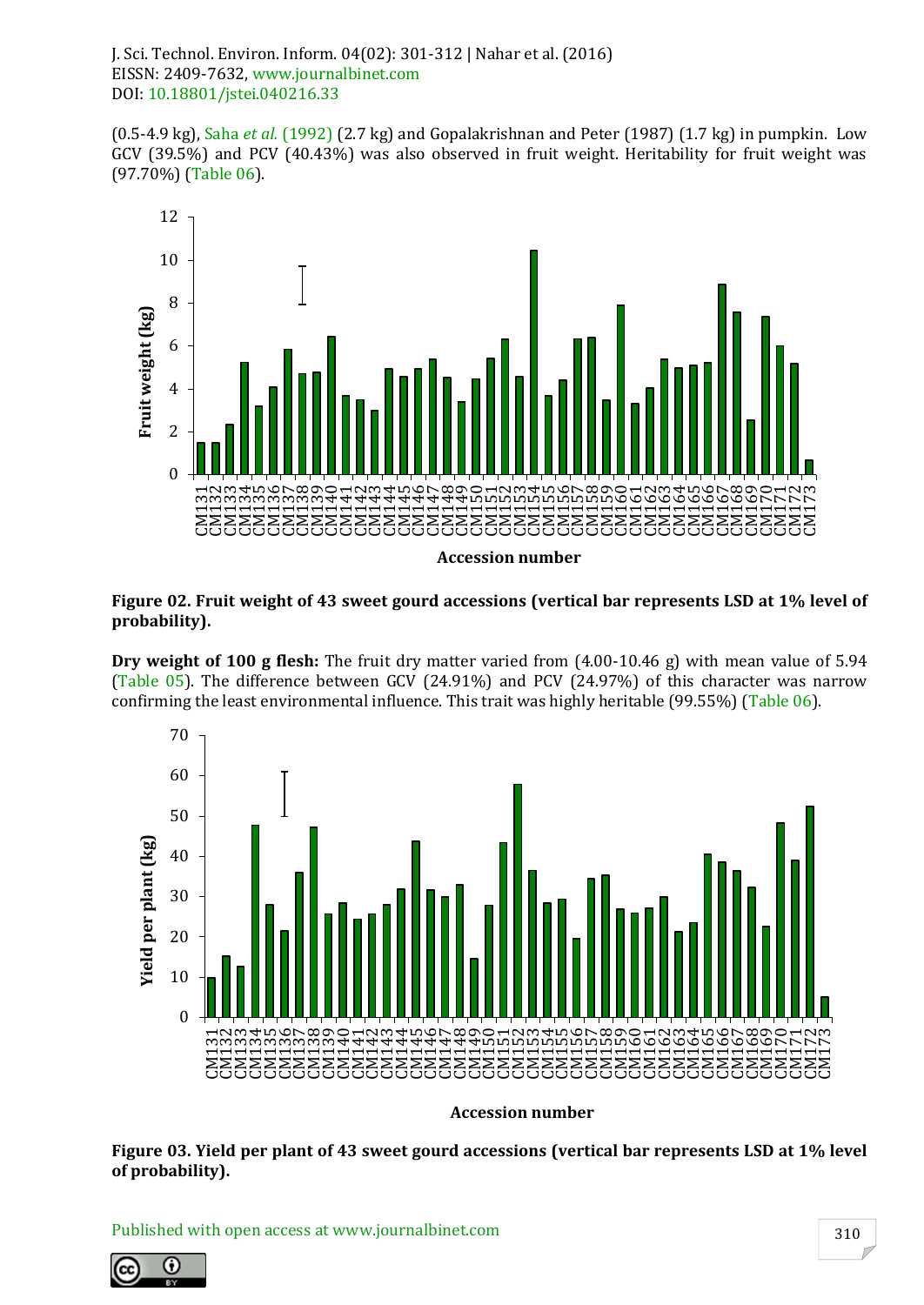**Yield per plant:** The accession CM152 gave the highest yield per plant (57.80 kg) followed by CM134, CM138 and CM170 (Figure 03). The lowest yield (9.73 kg) was found in CM131 followed by CM173 (Figure 03). Yield per plant showed the mean value (30.56 kg) per plant with high GCV (32.33%) and PCV (44.13%). Moderate heritability (53.66%) was observed for this trait (Table 06). The present findings are in agreement with Saha *et al.* (1992) and Ahmed (1988). In the present study heritability estimates were high for fruit weight (97.90%), fruit cavity length (96.70%), fruit cavity breadth (99.58%), flesh thickness (96.92%), dry weight of 100 g flesh (99.55%) and yield (53.66%) which indicated that these characters were less influenced by environment. High heritability value would be most effective condition for selection. Therefore effective selection could be made for these traits.

# **V. Conclusion**

Results revealed that wide variability exists among the sweet gourd accessions used in the present experiment. This variability can be used for selection of superior genotypes for cultivation at farmers' level as well as breeding for developing new varieties of sweet gourd. Selection criteria should include characters such as fruit length, fruit diameter, number of fruits per plant and average fruit weight for the development of high yielding varieties of sweet gourd. Further collection of sweet gourd germplasm should be continued for wider genetic variability and selection of desired traits.

#### **Acknowledgement**

We thank to the United States Department of Agriculture (USDA) for providing financial support for conducting the research.

#### **V. References**

- [1]. Abusaleha & Dutta, O. P. (1990). Association of yield components in ribbed gourd. *Haryana Journal of Horticulture Sciences*, 19(3-4), 358-362.
- [2]. Ahmed, M. S. (1988). Studies on growth and yield of four promising pumpkin (*Cucurbita moschata*) lines. Annual Report. Bangladesh Agricultural Research Institute. Joydebpur. p. 284.
- [3]. Arora, S. K., Pandita, M. L., Partap, P. S. & Sidhu, A. S. (1983). Variability and correlation studies in sponge gourd (*Luffa cylindrica* Roem.). *Haryana Agricultural University Journal of Research*, 13(1), 146-149.
- [4]. BARC (1997). Fertilizer Recommendation Guide. Bangladesh Agricultural Research Council. Farmgate, New Airport Road, Dhaka. p. 78.
- [5]. Bose, T. K. & Som, M. G. (1986). Vegetable Crops in India. Naya Prokash, Calcutta, pp. 92-95.
- [6]. Chigwe, C. F. B. (1991). Evaluation of Malawi pumpkin (*Cucurbita moschata* Duch ex Poir) germplasm collection. Lilongwe (Malawi), Aug. 1991. p. 35.
- [7]. Doijode, S. D. & Sulladmath, U. V. (1986). Genetic variability and correlation studies in pumpkin (*Cucurbita moschata* Poir.). *Mysore Journal of Agricultural Sciences*, 20(1), 59-61.
- [8]. Formisano, G., Roig, C., Esteras, C., Ercolano, M. R., Nuez, F., Monforte, A. J. & Picó, M. B. (2012). Genetic diversity of Spanish Cucurbita pepo landraces: an unexploited resource for summer squash breeding. *Genetic Resources and Crop Evolution*, 59, 1169–1184. http://dx.doi.org/10.1007/s10722-011-9753-y
- [9]. Ghobary, H. M. M. & Ibrahim, Kh. Y. (2010). Improvement of summer squash through inbreeding and visual selection. *J. Agric. Res. Kafer El-Sheikh Univ*. 36, 340–350.
- [10]. Gomez, K. A. & Gomez, A. A. (1984). Statistical Procedures for Agricultural Research. (2nd Ed.). A Wiley Interscience Publication, John Wiley and Sons, Now York. pp. 188-206.
- [11]. Gopalakrishnan, T. R. & Peter, K. V. (1987). Evaluation of a few selected lines of pumpkin for local adaptability. *Agricultural Research Journal of Kerala*, 2(1), 119-121.
- [12]. Hamid, M. N., Saha, M. C. & Begum, R. A. (1991). Physio-morphology and yield of different ash gourd lines. *Journal of Agricultural Science,* 4(1), 51-55.